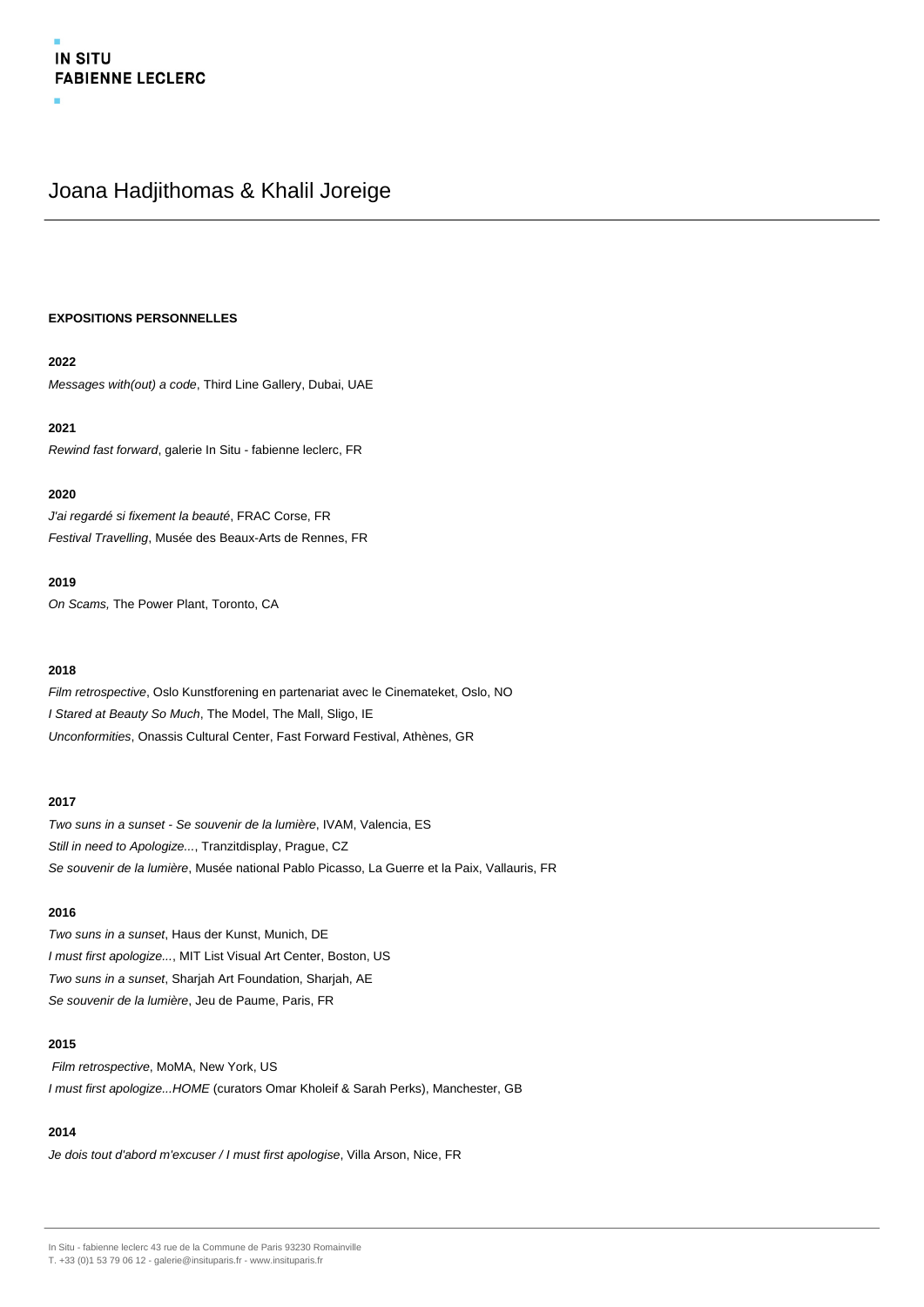## **2013**

The Lebanese Rocket Society : A tribute to Dreamers (part II, III, IV, V, VI), In Situ - fabienne leclerc, Paris, FR KHIAM, l'emploi du temps, 3 bis F, Lieux d'art contemporain, Aix-en-Provence, FR The Lebanese Rocket Society, CRG Gallery, New York, US

#### **2012**

How soon is now : a Tribute to Dreamers, Beirut Exhibition Center, Beirut, LB

## **2010**

Histoire du vent, Commande publique du ministère de la culture et de la communication, Festival d'Avignon, FR Is there anybody out there?, In Situ - fabienne leclerc, Paris, FR I want to see, Gasworks, Triangle Arts Trust, London, GB

## **2009**

Wonder Beirut, Centre de la photographie de Genève, CH Wish we could tell, Space Gallery (Part of Image Festival), Toronto, CA Je suis là même si tu ne me vois pas, I am here even if you don't see me, Galerie Leonard & Bina Ellen Art Gallery, Montréal, Québec, CA Tel des oasis dans le désert, Eglise des Célestins, Festival d'Avignon, FR Faces, Art première, Art Basel, Basel, CH We could be heroes just for one day, Musée d'art moderne de la ville de Paris, Paris, FR

## **2008**

Circulo de confusion, Museo Gijón, Gijón, ES We could be heroes just for one day, Musée d'art moderne de la ville de Paris, Paris, FR Histoires tenues secrètes, Fort du Bruissin, Francheville, FR Back to the present, Homeworks IV, Ashkal Alwan, Beirut, LB

#### **2007**

Où sommes-nous ?, Espace Topographique de l'art, Paris, FR Circle of Confusion, CRG Gallery, New York, US

## **2000**

Wonder Beirut, Ecole régionale des Beaux Arts, Rennes, FR

#### **1998**

Galerie Janine Rubeiz, Beirut, LB

#### **1997**

Beyrouth: Fictions urbaines, Institut du Monde Arabe, Paris, FR

## **EXPOSITIONS COLLECTIVES**

#### **2022**

Ordo naturalis, ordo artificialis, ZACentrale Fondazione Palermo, Palermo, Italy Lucid Knowledge, Currency: 8th Triennial of Photography Hamburg 2022, Hamburg, GE 17e écrans du réel, Metropolis Cinema Association, Beyrut, LB A Manifesto of Fragility, 16e Biennale d'art contemporain, Lyon, FRBeirut and the Golden Sixties : A Manifesto of Fragility, Gropius Bau, Berlin, GE Méditerraner, Friche la Belle de Mai, Marseille, FR Miroir du ciel, Exposition dans le cadre du 20è anniversaire du Prix Marcel Duchamp, Espace de l'Art Concret, Mouans Sartoux, FR Scratching the Surface, Hamburger Bahnhof - Museum für Gegenwart, Berlin, DE Reflections: contemporary art of the Middle East and North Africa, British Museum, Londres, GB

In Situ - fabienne leclerc 43 rue de la Commune de Paris 93230 Romainville

T. +33 (0)1 53 79 06 12 - galerie@insituparis.fr - www.insituparis.fr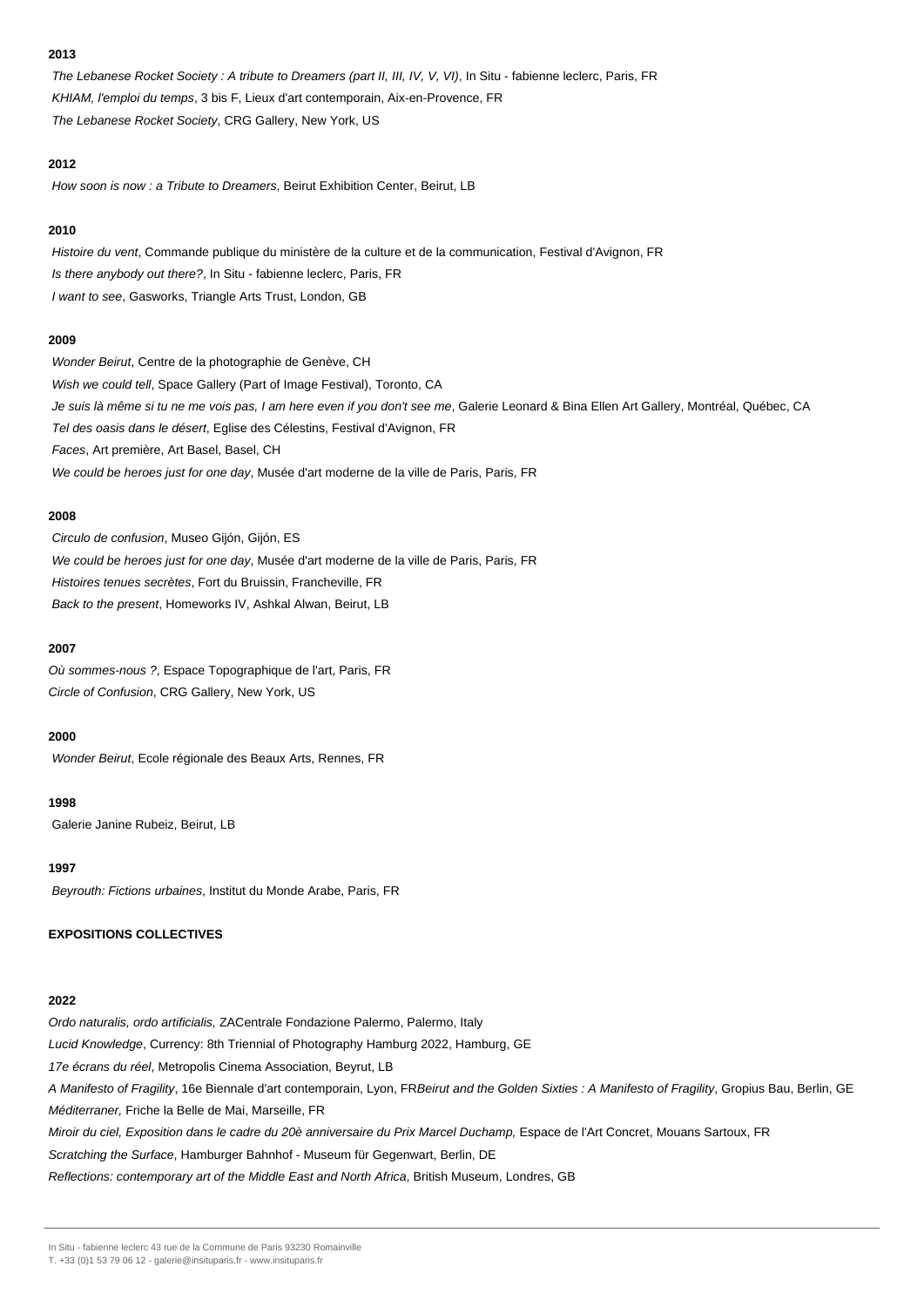Fake news, Fondation EDF, Paris, FR

#### **2021**

Interspecies Cinematic Encounters, Centre Pompidou Metz, FR Méditerraner, Friche la Belle de Mai, Marseille, FR Miroir du ciel, Exposition dans le cadre du 20è anniversaire du Prix Marcel Duchamp, Espace de l'Art Concret, Mouans Sartoux, FR Scratching the Surface, Hamburger Bahnhof - Museum für Gegenwart, Berlin, DE Reflections: contemporary art of the Middle East and North Africa, British Museum, Londres, GB Fake news, Fondation EDF, Paris, FR

#### **2020**

Under the Cold River Bed, 12th Taipei Biennial, TW Trembling Landscapes, Between Reality and Fictions, Eye Filmmuseum, Amsterdam, ND Potential Worlds 2: Eco-Fictions, Migros Museum, Zurich, CH Le temps se lève, Mac Val, Vitry-sur-Seine, FR Et maintenant, le dessin..., In Situ - Fabienne Leclerc, Romainville, FR

## **2019**

Libres, Centre d'art contemporain Yverdon-Les-Bains, Yverdon-Les-Bains, CH Récits Invisible, La Chapelle Saint Jacques Centre d'Art Contemporain, Saint-Gaudens, FR Time Forward!, V-A-C Foundation, Venise, IT ?Your footsteps are the road, for there is no road?-- A tour amid the artists of the Marcel Duchamp Prize, Red Brick Art Museum, Beijing, CN Cartes postales, nouvelles d'un monde rêvé, Les rencontres de la photographie, Arles, FR C'est Beyrouth, Institut des Cultures d'Islam, Paris, FR Collecting Photography: From Daguerreotype to Digital, V&A Photography Center, Londres, UK

#### **2018**

Le Grand Ecart/Bridging the gap, TsingHua University Art Museum, Beijing, CH Fast Forward Festival, Onassis Cultural Centre, Athens, GR I Stared at Beauty So Much, 30th Anniversary of the Darat al Funun Arts and Cultural Center, Amman, JO But a Storm is Blowing from Paradise, GAM Milano, Milan, IT

#### **2017**

The Haunted House, National Center for Contemporary Arts, Moscow, RU Home Beirut. Sounding Neighbors, MAXXI, Rome, IT La terre la plus contraire, Fondation Fernet-Branca, FR Conductivités, MUCEM, Marseille, FR Tous, des sang-mêlés, MAC VAL, Vitry-sur-Seine, FR Ismyrne, Documenta 14, Athens, GR En marge, In Situ - fabienne leclerc Paris, FR

## **2016**

But a Storm Is Blowing from Paradise, Solomon R. Guggenheim Museum, New York, US Archéologie du présent, Musée d'art moderne Saint-Etienne Métropole, FR Répétition, Fondation Boghossian, Villa Empain, Brussels, BE Electronic Superhighway, Whitechapel Gallery, London, GB

# **2015**

Villa Stuck, Munich, DE All the World?s Futures, 56th Venice Biennale, IT Streamlines, Deichtorhallen, Hamburg, DE

In Situ - fabienne leclerc 43 rue de la Commune de Paris 93230 Romainville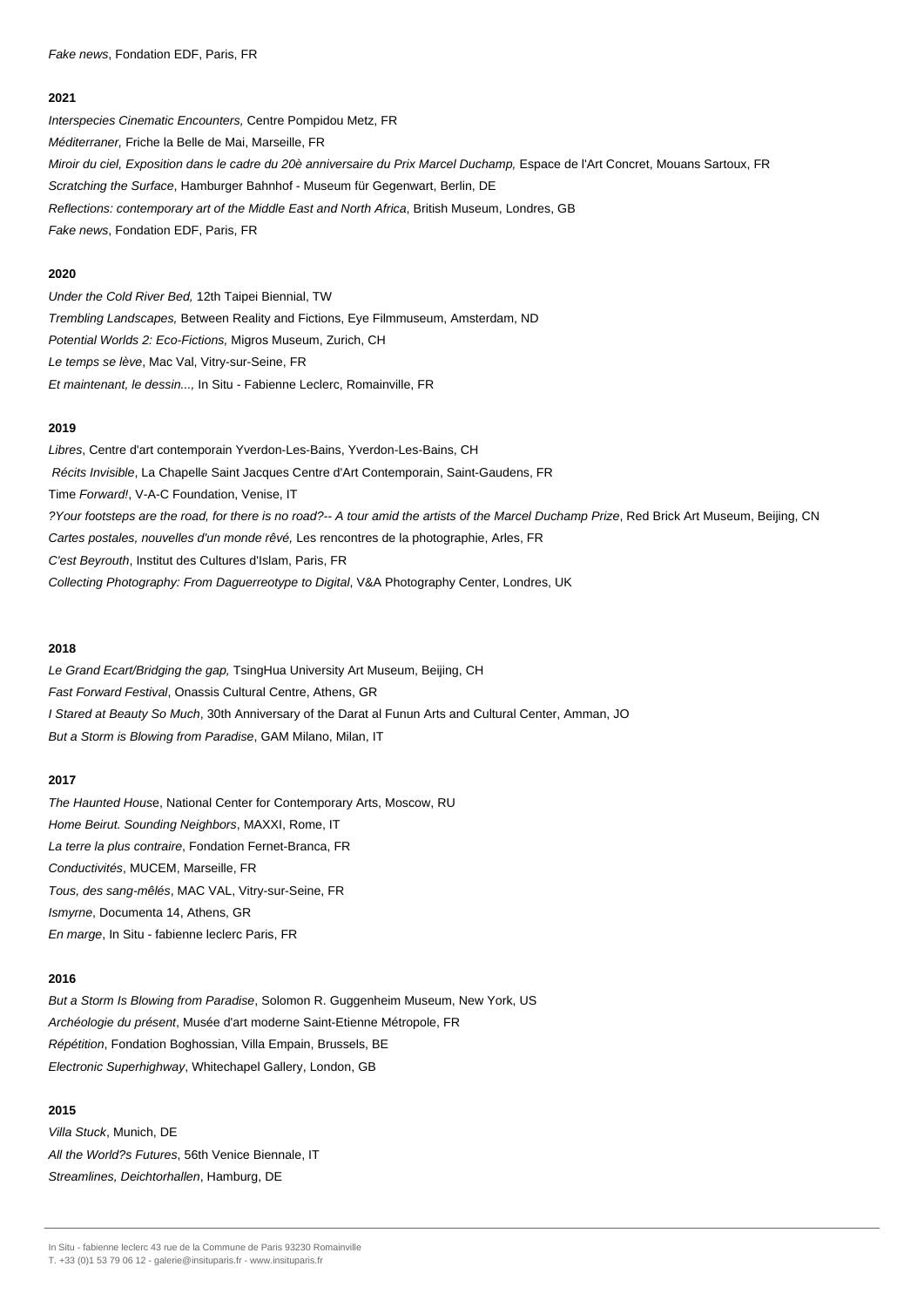Lest the Two Seas Meet, Museum of Modern Art, Warsaw, PL Territoire d?affects, Beirut Exhibition Center, Beirut, LB

## **2014**

Libelle, 2009-2012, Galerie des Multiples, Paris, FR Art by telephone...Recalled, La Panacée, Montpellier, FR Adelaide Festival, Adelaide, AU Une Histoire, Centre Pompidou/Musée national d?art moderne, Paris, FR Visual Dialogues 2013, Onassis Cultural Centre, Athens, GR Lasting Images, Guggenheim Museum, New York, US Libelle, 2009-2012, Galerie des Multiples, Paris, FR Art by telephone...Recalled, La Panacée, Montpellier, FR Adelaide Festival, Adelaide, AU

#### **2013**

Long ago, and not true anyway, Waterside Contemporary, London, GB Terms & Conditions, SAM, Singapore Art Museum, SG Vue d'en haut, Centre Pompidou Metz, Metz, FR Ici, Ailleurs, Marseille Provence 2013, Friche belle de Mai, Marseille, FR Encounters, Royal Academy of Arts & Katara, Doha, QA Galerie de la Méditerranée, MUCEM, Marseille, FR Shifting Sands, CACSA Contempory Art Center for South Australia, Adelaide, AU Accrochage permanent, Centre Pompidou, Paris, FR Brouillon, Argos, Kaaitheater Belgium & Musée de la danse, Rennes, FR Sweet Sixties : Stories and Morals, Gallery Nova, WHW, Zagreb, HR

#### **2012**

Kochi Muziris Biennale, Kochi Kerala, IN Light from the Middle East, Victoria & Albert Museum, London, GB Six Lines of Flight : Shifting Geographies in Contempory Art, SFMoMA, San Francisco, US Round Table, The 9th Gwangju Biennale, KR Arab Express: The Latest Art from the Arab World, Mori Art Museum, JP L'Histoire est à moi (Printemps de Septembre), Toulouse, FR Beirut 2, Cap Kuwait, KW L'institut des archives sauvages, Villa Arson, Nice, FR Triennale Palais de Tokyo « intense proximity », Okwui Enwezor, Claire Staebler, Emilie Renard et Mélanie Bouteloup, Paris, FR

#### **2011**

Seeing is believing, KW Institute, Berlin, DE 12e Biennale d'Istanbul, TR 11e Biennale de Lyon, La sucrière, Lyon, FR Paysages avec objets absents, Centre d'art de Fribourg, Fribourg, CH Open frame, premier volet, Centre régional d'art contemporain Languedoc-Roussillon, Sète, FR

#### **2010**

Soft Machine, Panorama 12, Le Fresnoy, Studio des Arts Contemporains, Tourcoing, FR La revanche de l'archive photographique, Centre de la photographie de Genève, CH Perpetual Battles, Baibakova Art Project, Moscow, RU Utopie(s), Curated by Jany Bourdais, Centre Culturel Français, Beirut, LB Brouillon, Musée de la danse, Rennes, FR Nobody's Property: Art, Land, Space, 2000-2010, Princeton University Art Museum, Princeton, US

In Situ - fabienne leclerc 43 rue de la Commune de Paris 93230 Romainville

T. +33 (0)1 53 79 06 12 - galerie@insituparis.fr - www.insituparis.fr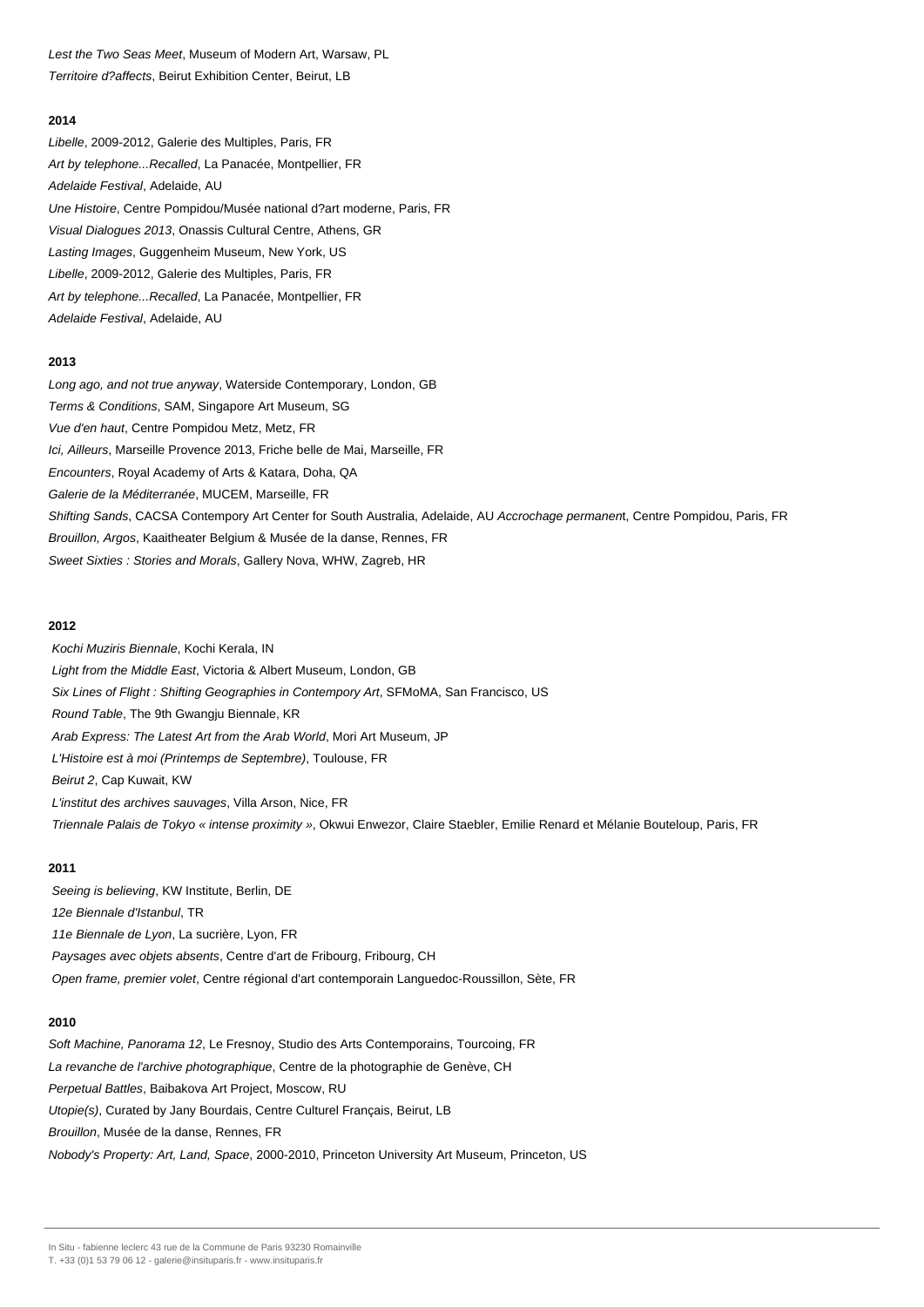## **2009**

Fonction Critique, Aperto, Montpellier, FR Fictions du réel, Centre Culturel Suisse, Paris, FR Promised Lands, 6th Asia Pacific Triennial of Contempory Art, Queensland Art Gallery, Brisbane, AU Crossing (Traversées), Bab Rouah, & Bab el Kébir, Rabat, MA Image in Question, 41st national Artists' Salon Cali, Colombia, US 9th Edition of the Sharjah Biennial, Sharjah, UE Zones of Conflict, Pratt Manhattan Gallery, New York, US

#### **2008**

Zones of Conflict, Pratt Manhattan Gallery, US Roads were opened/roads were closed, Gallery The Third Line, Dubai, AE Art now in Lebanon, Darat al Funun, The Khalid Shoman Foundation, Amman, JO Forum Homeworks 4, organised by the Ashkal Alwan association, Beirut, LB Conspire, House of World Cultures, Berlin, DE Orients Sans Frontières, Espace Louis Vuitton, Paris, FR Fondation jordanienne « Darat el Funun », (organised by Sfeir-Semler gallery, Beirut), Amman, JO Orients Sans Frontières, Espace Louis Vuitton, Paris, FR Stratégies de l'histoire, Stratégie de l'art, 6th Biennale de Goumri, AM

## **2007**

Ah les belles images, In Situ - fabienne leclerc, Paris, FR Ah les belles images, La Tolerie, Clermont Ferrand, FR Distorted Fabric, De Apple, Amsterdam, NL Whenever it starts, Frankfurter Kunstverein, Frankfurt, DE

## **2006**

Côté court, Pantin, FR Taking place, Charlottenborg, Copenhaguen, DK Out of Beirout, Modern Art, Oxford, GB

# **2005**

Sequence of tense, Art Space Pool, Seoul, KR Forum HOMEWORKS 3, Galerie Sfeir Semler, Beirut, LB

## **2004**

Present Absent, Gallery Tanit, Munich, DE Love it or leave it, Monténégro Biennale, ME Appel à témoin, Le Quartier, Quimper, France Mediterraneans, Macro, Rome, IT Lift Theatre, London, GB Nazar, Nooderlich Photofestival, Akerkhof, NL

# **2003**

Tramway, Glasgow, GB Deslocamentos, VideoBrazil, Sao Paolo, BR Forum HOMEWORKS 2, Beirut, LB

## **2002**

Iconoclash, ZKM, Karlsruhe, DE Fundamentalism of the New Order, Charlottenborg, Copenhagen, DK

## **2001**

In Situ - fabienne leclerc 43 rue de la Commune de Paris 93230 Romainville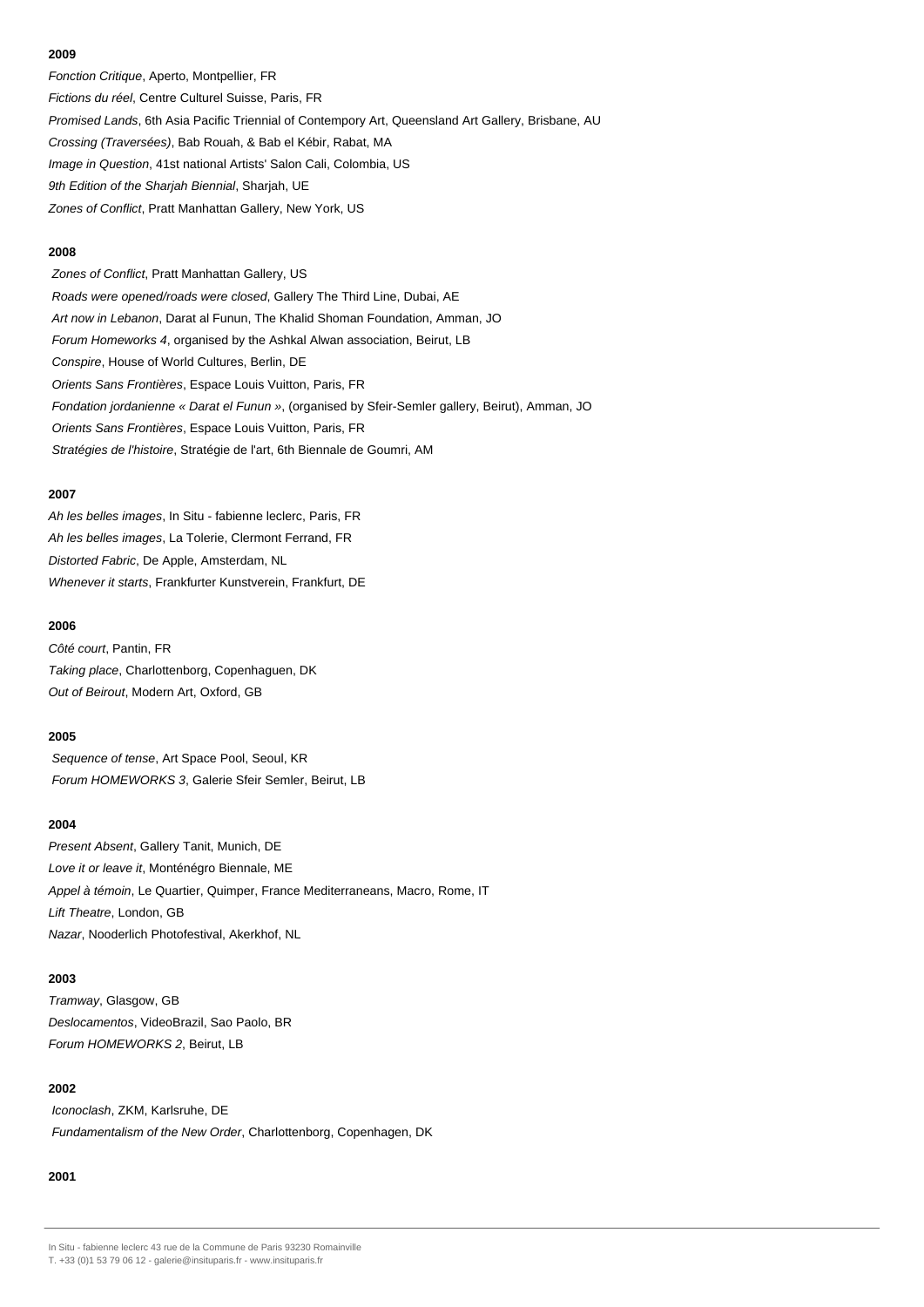Missing links, Gallery Townhouse, Cairo, EG

#### **2000**

Espace vital, La Criée, Rennes, FR Ecole régionale des Beaux Arts, Rennes, FR Espace Mira Phalaina, Montreuil, FR

## **Filmographie**

## **2021**

Memory Box, Fiction 95 min, Post production

## **2016**

Ismyrna,doc 50 min

# **2012**

The Lebanese Rocket Society: The Strange Tale of the Lebanese Space Race. Documentaire, 35 mm, 95?,16:9, Dolby Digital.

# **2008**

Je veux voir. Documentaire, 35 mm, 75?, 2.35, Dolby SR. Mille et une Productions (FR), Abbout Productions (LB). 2008. Sélectionné au: Un Certain Regard, Festival de Cannes.

# **2006**

Open the Door, Please. Fiction, 35 mm, 11?, 2.35, Dolby SR. Tara Films (FR), Arte TV (FR). Distributeur international umedia (BE), Zelig Films (FR) dans le cadre d?Enfance, un long métrage composé de six court métrages par six cinéastes. 2006. Sélectionné pour une exploitation salle par Les Cahiers du Cinéma.

## **2005**

Yawmoun Akhar / A Perfect Day. Fiction, 35 mm, 88?, 1.85, Dolby SR. Mille et une Productions (FR), Abbout Productions (LB), Twenty Twenty Vision (DE). Distributeur international: Celluloid Dreams (FR). 2005.

Sélectionné aux: Locarno International Film Festival (FIBRESCI Prize, Don Quijote Prize), Toronto International Film Festival, Athens International Film Festival, Rio de Janeiro International Film Festival, Namur International Film Festival (Bayard d?Or, Best Actor, Special Mention: Best Film), Reykjavik International Film Festival, London International Film Festival, Dubai International Film Festival, Tokyo Filmex, Gijón International Film Festival, Trois Continents Nantes Film Festival (Mongolfière d?Argent Meilleur Film, Montgolfière d?Or Meilleur Acteur, Meilleure Bande Son), Entrevues Belfort Film Festival, Premiers Plans Angers Film Festival, Muscat International Film Festival, Rotterdam International Film Festival.

# **2003**

Ramad / Cendres. Fiction, 35 mm, 26?, 1.85, Dolby SR. Mille et une Productions (FR) et Abbout Productions (LB). 2003. Séléctionné aux: Locarno International Film Festival, Marrakech International Film Festival, Rotterdam International Film Festival, Montpelier International Film Festival, Trieste International Film Festival (Special Jury Prize), Amiens International Film Festival, Rouen International Film Festival (Grand Prix), Musée du Jeu de Paume Film Festival, Créteil International Film Festival, Tribeca International Film Festival, Pantin International Film Festival (Prix GNCR), Biennale de l?Institut du monde arabe, Carthage International Film Festival, Beirut International Film Festival, Rabat International Film Festival, Casablanca International Film Festival, Dubai International Film Festival, San Francisco International Film Festival, Aubervilliers International Film Festival, FACT Liverpool International Film Festival, Cologne KunstFilmBiennal, Art Space Pool Korea, Berlin International Film Festival. Sélectionné en tant que les douze meilleurs court métrages pour les César 2005. Diffusé sur CinéCinéma Auteur.

# **2003**

Al Film El Mafkoud / Le film perdu. Documentaire (DV cam, Digital Beta, 42min). Idéale Audience (FR), Abbout Productions (LB). Distribué par Idéale Audience (FR). 2003.

Sélectionné au Rotterdam International Film Festival (Prix Machin), Viennale International Film Festival, Pacific Film Archive, Berkeley, Montpelier International Film Festival, Amiens International Film Festival, Allès Itinérance International Film Festival, Curtas Vila do Condo International Film Festival, Brisbane International Film Festival, Thessaloniki International Documentary Film Festival, Festival Né Beirut, Jihalva International Film

In Situ - fabienne leclerc 43 rue de la Commune de Paris 93230 Romainville

T. +33 (0)1 53 79 06 12 - galerie@insituparis.fr - www.insituparis.fr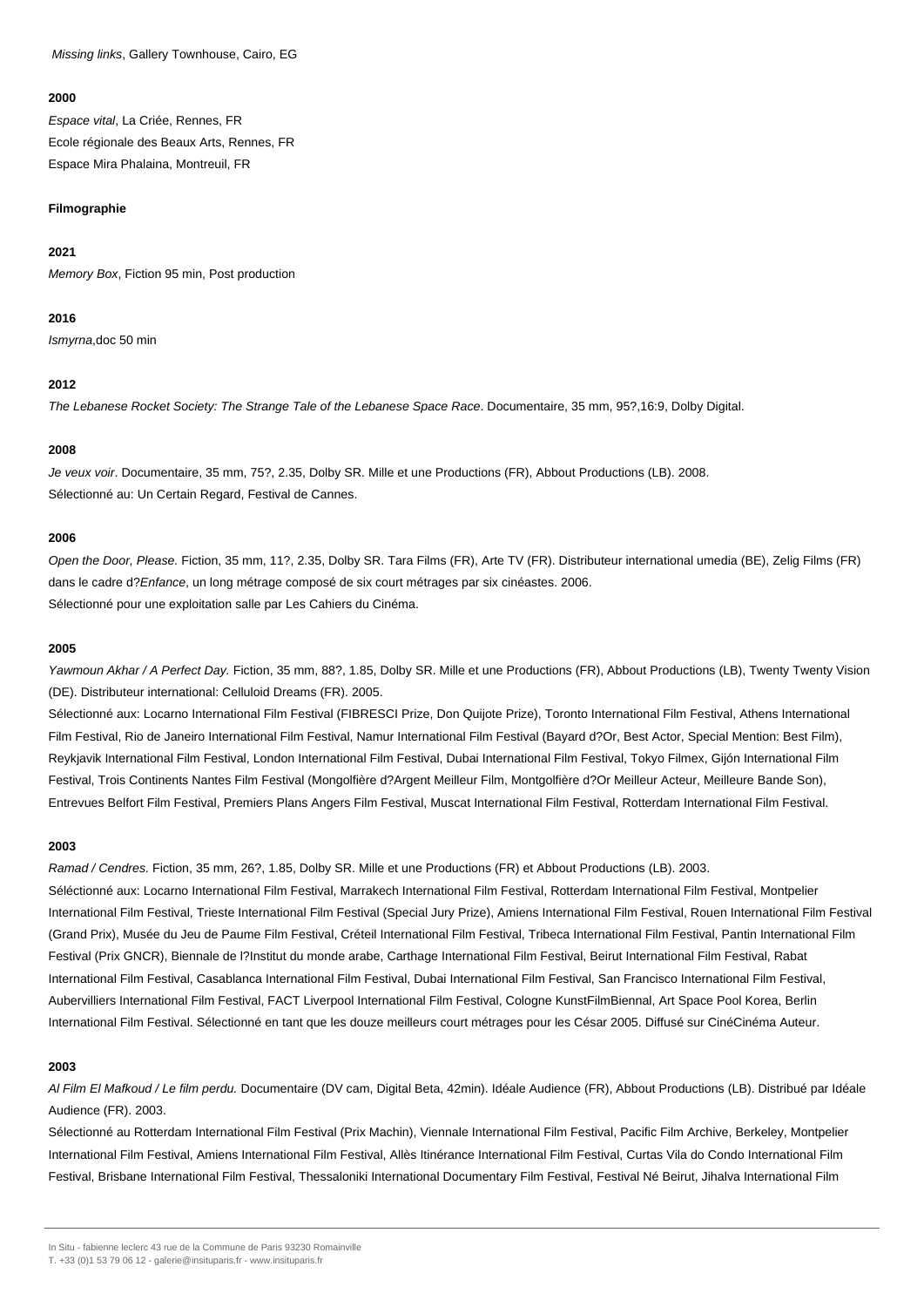#### Festival, Amakula International Film Festival.

Montré aux: Georges Eastman Museum, US; Reina Sofia Museum, ES; Musée du Jeu de Paume, FR; Tramway, Glasgow, GB; Le Quartier, Quimper, FR; Film Casino, Vienna, AT; Lift Theatre, London, GB; Galerie Tanit, Munich, DE; Neuer Berliner Kunstverein, Berlin, DE; FACT, Liverpool, GB; Art Space Pool, KR; Nazar Noorderlicht Photofestival, NL; ifa-Galerie, Stuttgart, DE; Le Plateau, Paris, FR; Musée du Louvre, Paris, FR. Al Film El Mafkoud fait partie du FNAC, acquisition 2004.

#### **2001**

Barmé / Rondes. Fiction, Mini DV, 7?30??. France 3 (FR) Future TV (LB). Diffusé sur une trentaine de chaînes de television. Montré aux: Laughter, LIFT, London, GB; Present Absent, Galerie Tanit, Munich, DE; Gallery Home, Toronto, CA; Boch og Fjord, DN; Frankfurt Kunstverein, DE.

#### **2000**

Khiam. Documentaire, Béta SP, 52?. Abbout Productions (LB). Distribué par Idéale Audience Internationale (FR).

Sélectionné aux: FIPA 2001 Biarritz, San Francisco International Film Festival, Rotterdam International Film Festival, Marseille International Film Festival, Munich International Film Festival, Beirut International Film Festival, Les Rencontres Internationales de Paris, Amiens International Film Festival, Les Écrans Documentaires Gentilly, Vesoul International Asian Film Festival, London International Film Festival, Milan International Film Festival, Songe d'une nuit DV Saint-Denis, Vancouver International Film Festival, San Francisco International Arab Film Festival, Carthage International Film Festival, Vidéobrasil.

Montré aux: Musée du Jeu de Paume, Paris, FR; Centre d'art contemporain La Criée, Rennes, FR; Photo Cairo, EG; Centre Wallonie-Bruxelles, Paris, FR; Ecole Nationale des Beaux Arts, Rennes, FR; INOVA Gallery, US; Reina Sofia Museum, ES; MK2 Bibliothèque, Paris, FR; Galerie Tanit, Munich, DE; Lift Theatre, London, GB; Art Space Pool, KR; Montenegro Biennale, ME.

## **1999**

Al Bayet Al Zaher / Autour de la Maison Rose. Fiction, 35 mm, 92?, 1.85, Dolby SR. Mille et une Productions (FR), Les Ateliers du Cinéma Québécois (CA). Diffusé sur: Canal+, Canal Horizon, TV5, CFI, LBCI, Showtime, Al Arabia. Sabbah Media Group (LB), 1999, DVD. Sélectionné aux: San Francisco International Film Festival, Festival des Films du Monde Montréal, Montpellier International Film Festival, Bastia International Film Festival, Carthage International Film Festival, Pacific Film Archive Berkeley, Beirut International Film Festival, Human Rights Watch Film Festival New York, Cairo International Film Festival, Cologne International Film Festival, Osaka International Film Festival, Göteborg International Film Festival, Mannheim International Film Festival, Sao Paolo International Film Festival, Rio de Janeiro International Film Festival, London International Film Festival, Brussels International Film Festival, Kassel International Film Festival, Rotterdam International Film Festival.

## **Bibliographie**

#### **Ouvrages et catalogues monographiques**

- Joana Hadjithomas & Khalil Joreige. Se souvenir de la lumière, Coédition Jeu de Paume / Sharjah Art Foundation / Haus der Kunst / Institut Valencià d?Art Modern / Koenig Books, 2016.

- Joana Hadjithomas & Khalil Joreige. Les Rumeurs du monde. Repenser la confiance à l?âge de l?Internet. Sous la dir. d?Omar Kholeif, Berlin, Sternberg Press, 2015.

- Joana Hadjithomas & Khalil Joreige, sous la dir. de Clément Diri., Zurich, JRP | Ringier / Montréal, Leonard & Bina Ellen Art Gallery, 2013.

- Le Cinéma de Joana Hadjithomas & Khalil Joreige. Entretiens avec Quentin Mével, Independencia, Paris, 2013.

- El Blanco de los Orígenes. Cuaderno de Textos e Imágenes sobre el Cine de Joana Hadjithomas y Khalil Joreige. Festival International de Ciné de Gijón, Gijón, 2008.

- Joana Hadjithomas et Khalil Joreige. Je veux voir. Cahiers du cinéma, coll. « Carnets de cinéastes », Paris, 2007.

#### **Livres d'artistes**

- Libelle, Paris: Rosascape, 2012.
- Images latentes: journal d?un photographe, Paris: Rosascape, 2010.
- Aida, Save Me, Paris: Tamyras, 2010.
- Wonder Beirut. Histoire d?un photographe pyromane: La Bataille des hôtels, Paris: Espace Louis Vuitton, 2008.
- Beyrouth, fictions urbaines, Beirut: Mind the gap, 1997.

T. +33 (0)1 53 79 06 12 - galerie@insituparis.fr - www.insituparis.fr